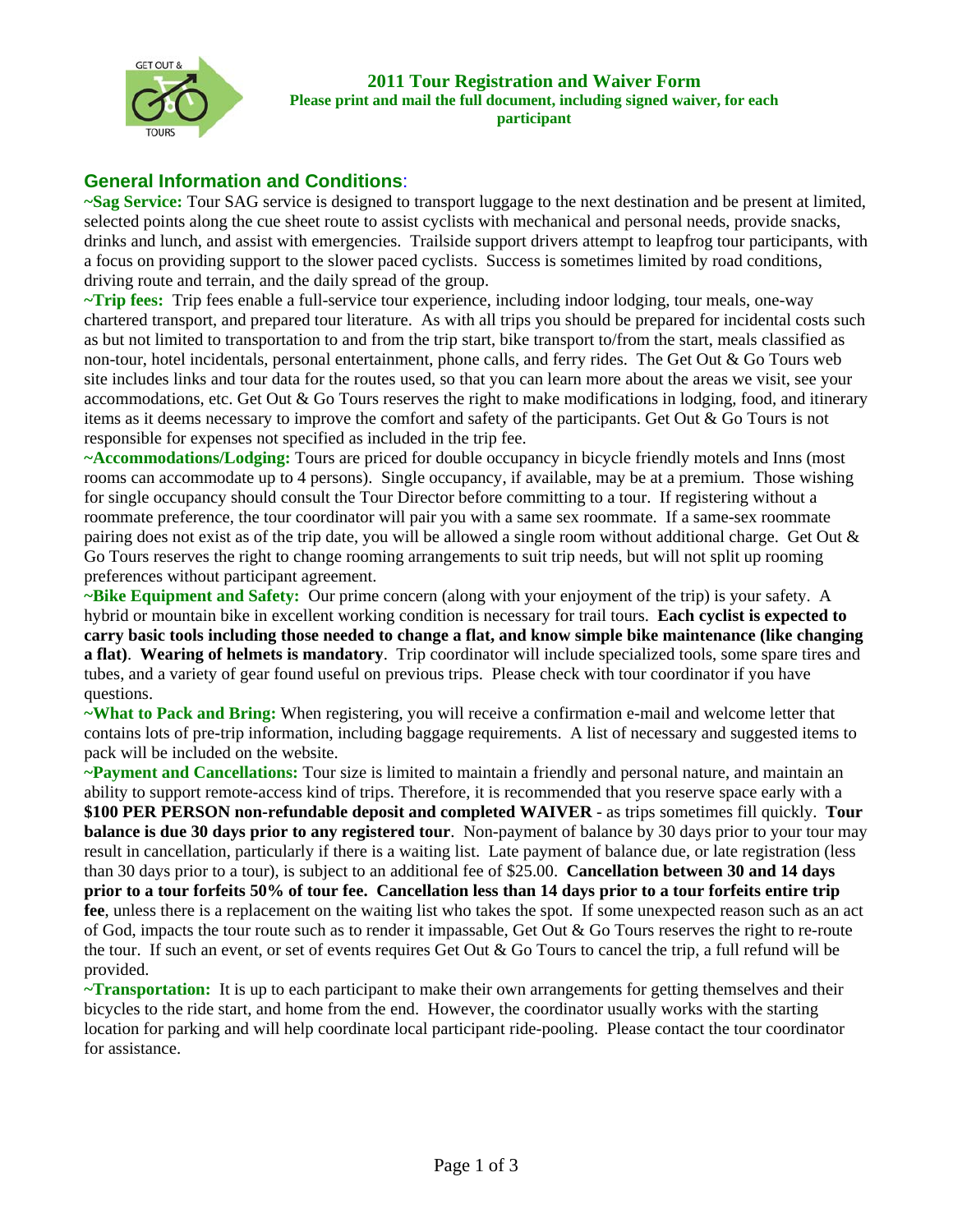## **GET OUT & GO TOURS, LLC - WAIVER AND RELEASE**

1) HELMETS ARE REQUIRED. I understand that Get Out & Go Tours, LLC requires bicycle helmets to be worn by all participants in all sponsored rides while operating bicycles and that there is no exception to this requirement. I agree to wear a helmet at all times during this tour/event while I am riding a bicycle.

2) I realize the dangers of participating in the tour/event for which I have registered and fully assume all risks including, but not limited to, collision with pedestrians, vehicles, other riders and/or fixed or moving objects, the negligence of other riders, sponsors promoters or drivers, and dangers arising from falls, road surface, equipment failure, inadequate safety equipment, weather conditions, exposure to significant risks while engaged in other voluntary activities related to the tour including, but not limited to, dining, transportation by ferry/boat, train or vehicle- support or other, swimming, as well as the possibility of physical or mental trauma (or injury). I understand that the tour routes require bicycling on public roadways and trails, and in bad weather, and that cyclists have been hospitalized or died because of traffic mishaps that are either their responsibility or others' responsibility. I further agree that I will bear all expenses incurred in any such condition. I further agree and warrant that if at any time I believe conditions to be unsafe, I will immediately discontinue further participation in the activity.

3) I realize that touring requires physical conditioning and I represent that I am in sound medical condition. I have no physical or medical impairment that would endanger myself, or others. I understand and agree that a situation may arise during the tour that may be beyond the control of the sponsors, promoters, or organizers and agree to ride so as not to endanger myself, or others.

4) I hereby waive, release, and forever discharge for myself, my heirs, executors, administrators, legal representatives, (including successors), any and all rights and/or claims which I have, may have, or may hereafter accrue to me, and agree not to sue or file any claims of whatever nature against the organizers, other sponsors or affiliated organizations and their respective agents, volunteers, officers and employees for any and all damages, personal property losses, injuries or claims which may be sustained by me directly or indirectly arising out of my participation in Get Out & Go Tours, LLC bike tours.

5) I consent to emergency medical treatment if I am injured.

6) I agree not to use any of the coordinator's cue sheets or other trip materials for purposes of organizing any for-profit or non-profit tours or events. I agree to allow Get Out & Go Tours to use photographs that may include me, that were taken during the tour, for company promotional purposes.

The above agreements and representations are my express understandings of the risks and I assume these voluntarily and freely without coercion or duress. This agreement may not be modified orally and may not be waived in any respect. I accept responsibility for the condition and adequacy of my bicycle and agree to abide by the rules of the tour related to the wearing of a helmet as well as other organization requirements. I am aware of the risk of bicycling and otherwise participating in this tour/event and voluntarily assume such risk. If no signature of guardian appears below, registrant is deemed to be at least 18 years of age.

**I have read and I understand this Waiver and Release and agree to its terms. I have also read and understand all items listed in the General Information and Conditions section of this document and agree to and accept those terms. I fully understand that I have given up substantial rights by signing this waiver and release, have signed it freely and without inducement or assurance of any nature, and that it is a complete and unconditional release of all liability to the greatest extent allowed by law. I also agree that if any portion of this agreement is held to be invalid, the balance, notwithstanding, shall continue in full force and effect.**

**\_\_\_\_\_\_\_\_\_\_\_\_\_\_\_\_\_\_\_\_\_\_\_\_\_\_\_\_\_\_\_ \_\_\_\_\_\_\_\_\_\_\_\_\_\_\_\_\_\_\_\_\_\_\_\_\_\_\_\_\_\_\_\_\_**

**Signature/Date Parent/Guardian Signature if under 18**